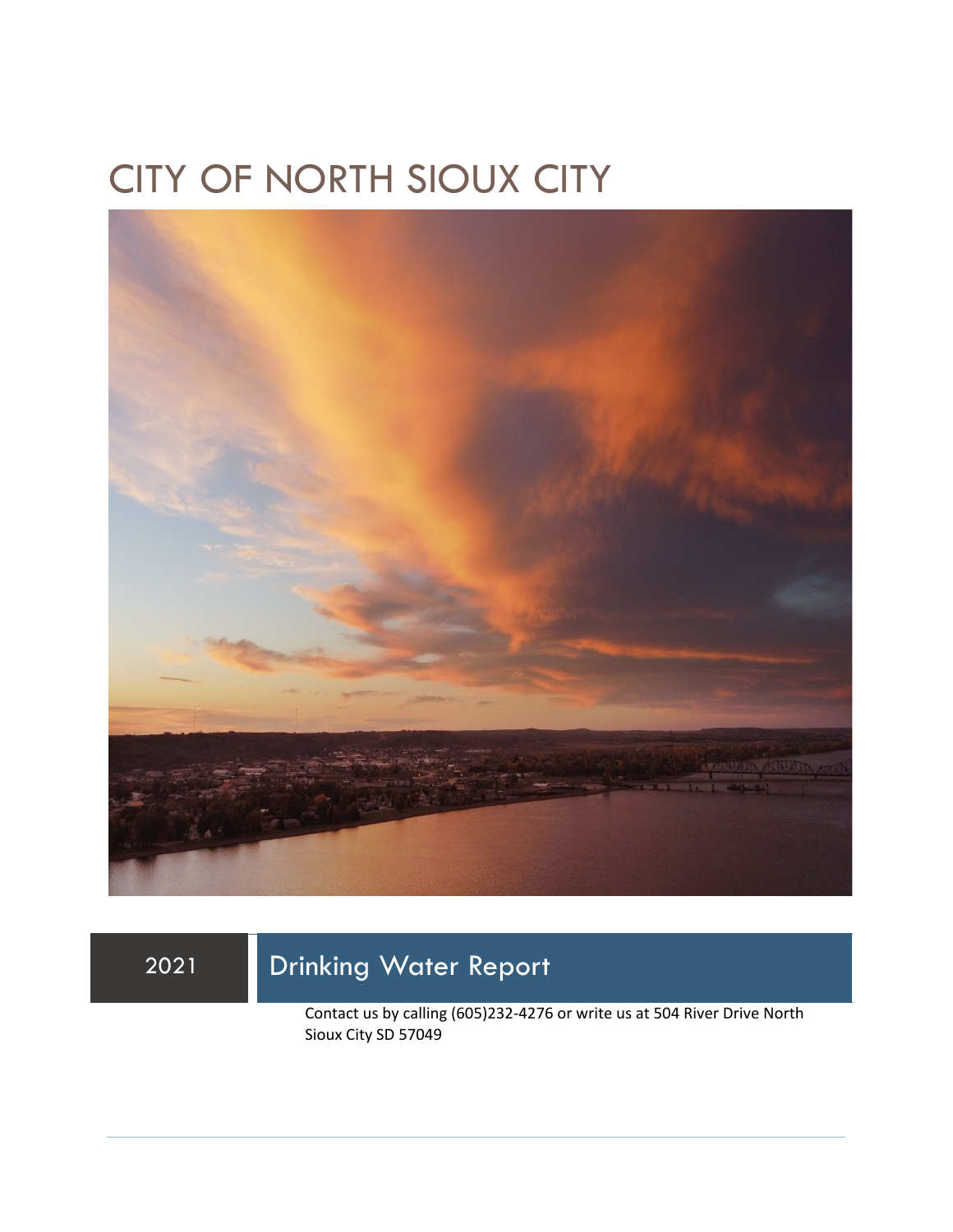# City of North Sioux City

**DRINKING WATER REPORT**  WATER QUALITY



**The City of North Sioux City has supplied thirteen consecutive years of safe drinking water to the public it serves and has been awarded the Secretary's Award for Drinking Water Excellence by the South Dakota Department of Agriculture and Natural Resources. This report is a snapshot of the quality of the water that we provided last year. Included are details about where your water comes from, what it contains, and how it compares to Environmental Protection Agency (EPA) and state standards. We are committed to providing you with information because informed customers are our best allies.** 

#### **Water Source**

We serve more than 2,530 customers an average of 927,000 gallons of water per day. Our water is groundwater that we produce from local wells. The state has performed an assessment of our source water and they have determined that the relative susceptibility rating for the North Sioux City public water supply system is medium.

**For more information about your water and information on opportunities to participate in public meetings, call (605)232-4276 and ask for Amy Lilly.** 

### **Additional Information**

The sources of drinking water (both tap water and bottled water) include rivers, lakes, streams, ponds, reservoirs, springs, and wells. As water travels over the surface of the land or through the ground, it dissolves naturally-occurring minerals, and can pick up substances resulting from the presence of animals or from human activity.

Contaminants that may be present in source water include:

- *Microbial contaminants*, such as viruses and bacteria, which may come from sewage treatment plants, septic systems, agricultural livestock operations, and wildlife.
- *Inorganic contaminants*, such as salts and metals, which can be naturally-occurring or result from urban stormwater runoff, industrial or domestic wastewater discharges, oil and gas production, mining, or farming.
- *Pesticides and herbicides,* which may come from a variety of sources such as agriculture, urban stormwater runoff, and residential uses.
- *Organic chemical contaminants*, including synthetic and volatile organic chemicals, which are byproducts of industrial processes and petroleum production, and can also come from gas stations, urban stormwater runoff, and septic systems.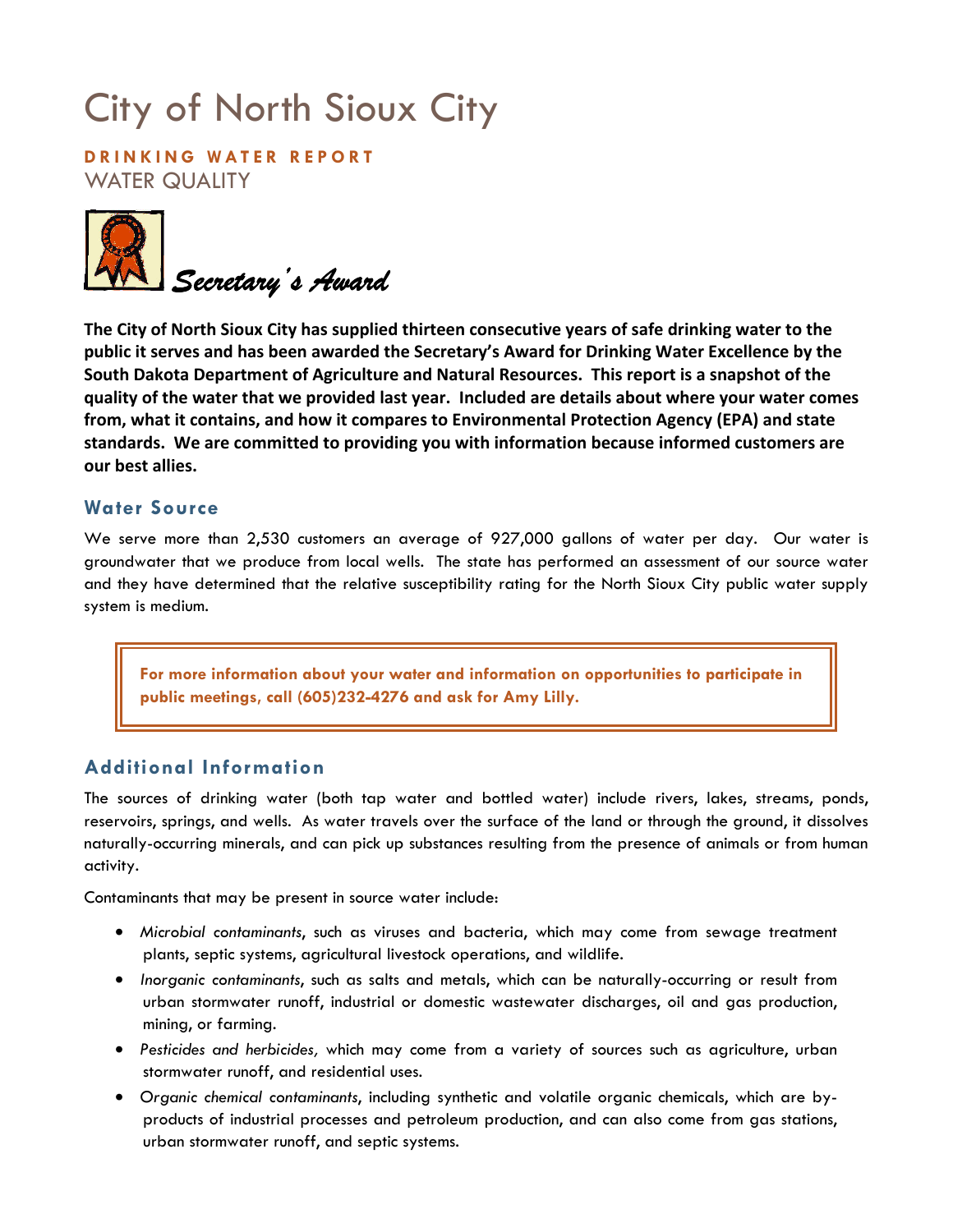• *Radioactive contaminants*, which can be naturally-occurring or be the result of oil and gas production and mining activities.

In order to ensure that tap water is safe to drink, EPA prescribes regulations which limit the amount of certain contaminants in water provided by public water systems. FDA regulations establish limits for contaminants in bottled water which must provide the same protection for public health.

Drinking water, including bottled water, may reasonably be expected to contain at least small amounts of some contaminants. The presence of contaminants does not necessarily indicate that water poses a health risk. More information about contaminants and potential health effects can be obtained by calling the Environmental Protection Agency's Safe Drinking Water Hotline (800-426-4791).

Some people may be more vulnerable to contaminants in drinking water than the general population. Immunocompromised persons such as persons with cancer undergoing chemotherapy, persons who have undergone organ transplants, people with HIV/AIDS or other immune system disorders, some elderly, and infants can be particularly at risk from infections. These people should seek advice about drinking water from their health care providers. EPA/CDC guidelines on appropriate means to lessen the risk of infection by *Cryptosporidium* and other microbial contaminants can be obtained by calling the Environment Protection Agency's Safe Drinking Water Hotline (800-426-4791).

If present, elevated levels of lead can cause serious health problems, especially for pregnant women and young children. Lead in drinking water is primarily from materials and components associated with service lines and home plumbing. The City of North Sioux City public water supply system is responsible for providing high quality drinking water, but cannot control the variety of materials used in plumbing components. When your water has been sitting for several hours, you can minimize the potential for lead exposure by flushing your tap for 30 seconds to 2 minutes before using water for drinking or cooking. If you are concerned about lead in your water, you may wish to have your water tested. Information on lead in drinking water, testing methods, and steps you can take to minimize exposure is available from the Safe Drinking Water Hotline or at *http://www.epa.gov/safewater/lead*.

### **Detected Contaminants**

The attached table lists all the drinking water contaminants that we detected during the 2021 calendar year. The presence of these contaminants in the water does not necessarily indicate that the water poses a health risk. Unless otherwise noted, the data presented in this table is from testing done January 1 – December 31, 2021 The state requires us to monitor for certain contaminants less than once per year because the concentrations of these contaminants are not expected to vary significantly from year to year. Some of the data, though representative of the water quality, is more than one year old.